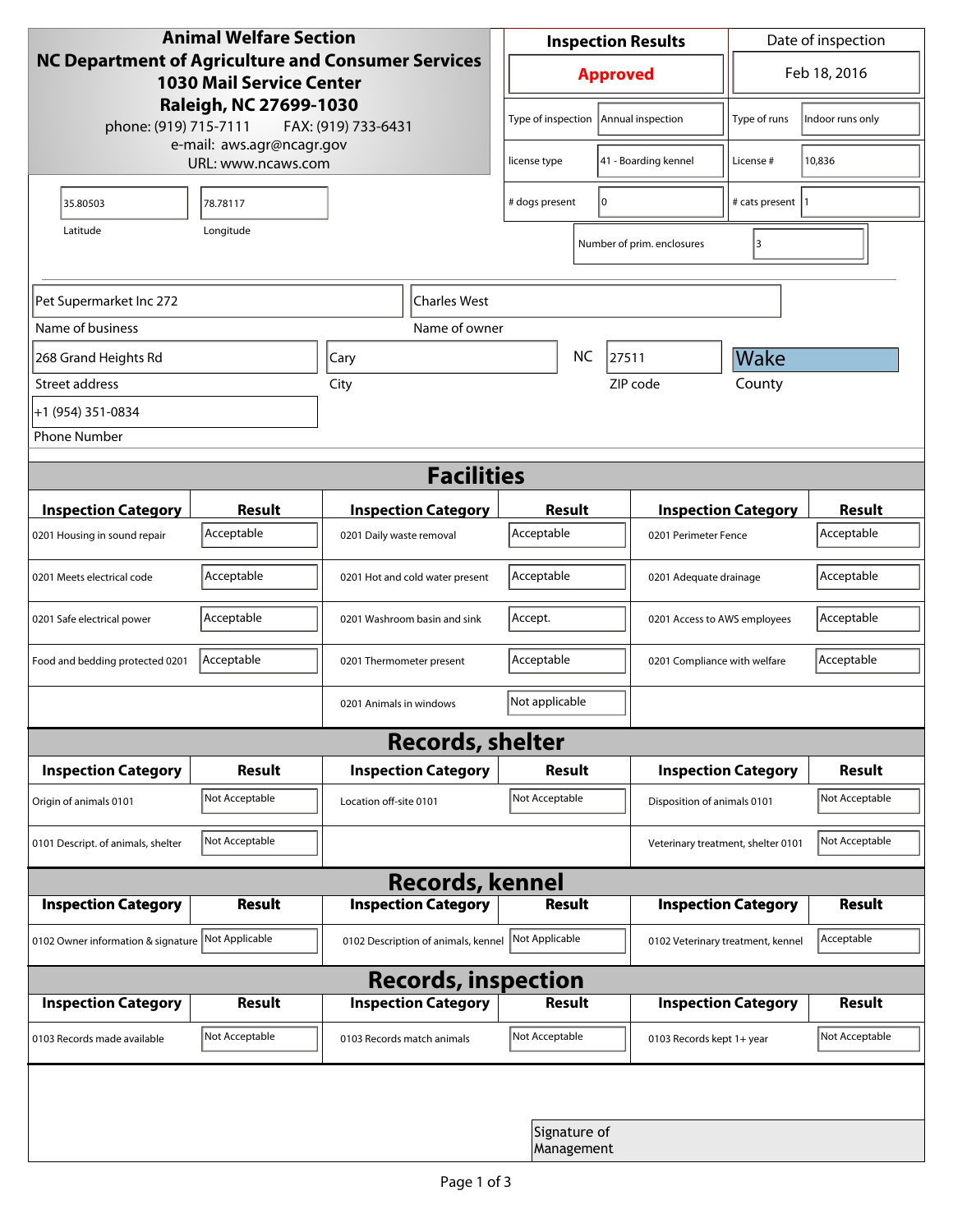| <b>Animal Welfare Section, NCDA&amp;CS</b>                  |                |                                    | <b>Inspection Results</b>  |                                     | Date of inspection |                |  |  |
|-------------------------------------------------------------|----------------|------------------------------------|----------------------------|-------------------------------------|--------------------|----------------|--|--|
| Inspection Report, continued                                |                |                                    | <b>Approved</b>            |                                     | Feb 18, 2016       |                |  |  |
|                                                             |                |                                    |                            |                                     |                    | <b>NC</b>      |  |  |
| Pet Supermarket Inc 272                                     |                | <b>Charles West</b>                |                            | Cary                                |                    |                |  |  |
| <b>Indoor facilities</b>                                    |                |                                    |                            |                                     |                    |                |  |  |
| <b>Inspection Category</b>                                  | Result         | <b>Inspection Category</b>         | Result                     | <b>Inspection Category</b>          |                    | Result         |  |  |
| 0202 Ambient temperature, indoor                            | Acceptable     | 0202 Ventilation, indoor           | Acceptable                 | Acceptable<br>0202 Lighting, indoor |                    |                |  |  |
| 0202 Imperv./Sanitary surf., indoor                         | Acceptable     | 0202 Drainage, indoor              | Acceptable                 |                                     |                    |                |  |  |
| <b>Outdoor facilities</b>                                   |                |                                    |                            |                                     |                    |                |  |  |
| <b>Inspection Category</b>                                  | Result         | <b>Inspection Category</b>         | Result                     | <b>Inspection Category</b>          |                    | Result         |  |  |
| 0203 Impervious surfaces, outdoor                           | Not Applicable | 0203 Housing, 1 per animal         | Not Applicable             | 0203 Protection from elements       |                    | Not Applicable |  |  |
| 0203 Owner advised, outdoor                                 | Not Applicable | 0203 Drainage, outdoor             | Not Applicable             |                                     |                    |                |  |  |
| <b>Primary enclosures</b>                                   |                |                                    |                            |                                     |                    |                |  |  |
| <b>Inspection Category</b>                                  | Result         | <b>Inspection Category</b>         | Result                     | <b>Inspection Category</b>          |                    | <b>Result</b>  |  |  |
| 0204 Drainage prev. cross contam.                           | Acceptable     | 0204 Fence height >= 5 feet        | Acceptable                 | 0204 1:10 ratio, person: human      |                    | Not Applicable |  |  |
| 0204 Surf. impervious to moisture                           | Acceptable     | 0204 Enclosure is escape proof     | Acceptable                 | 0204 Cats, $>=$ 4 sq. ft. / adult   |                    | Acceptable     |  |  |
| 0204 Prevent contact with wood                              | Acceptable     | 0204 Solid resting surface         | Acceptable                 | 0204 Cats, $<= 12$ / enclosure      |                    | Acceptable     |  |  |
| 0204 Enclosures in sound repair                             | Acceptable     | 0204 Cats, raised resting surface  | Acceptable                 | 0204 Cats, 1 litter pan / 3 adults  |                    | Acceptable     |  |  |
| 0204 Size of enclosure                                      | Acceptable     | 0204 Dogs, supervision if > 4      | Acceptable                 |                                     |                    |                |  |  |
|                                                             |                | <b>Feeding</b>                     |                            |                                     |                    |                |  |  |
| <b>Inspection Category</b>                                  | <b>Result</b>  | <b>Inspection Category</b>         | Result                     | <b>Inspection Category</b>          |                    | <b>Result</b>  |  |  |
| 0205 Feeding, 1x / day, adult                               | Acceptable     | 0205 Feeding, 1 bowl / adult       | Acceptable                 | 0205 Feeding, commercial food       |                    | Acceptable     |  |  |
| 0205 Feeding, bowl in good repair                           | Acceptable     | 0205 Feeding, quality food         | Acceptable                 | 0205 Feeding, bowl is protected     |                    | Acceptable     |  |  |
| 0205 Feeding, 2x / day, young                               | Acceptable     |                                    |                            |                                     |                    |                |  |  |
|                                                             |                | <b>Watering</b>                    |                            |                                     |                    |                |  |  |
| <b>Inspection Category</b>                                  | <b>Result</b>  | <b>Inspection Category</b>         | Result                     |                                     |                    |                |  |  |
| 0206 Watering, continuous access                            | Acceptable     | 0206 Watering, bowl in good repair | Acceptable                 |                                     |                    |                |  |  |
| <b>Sanitation/Employees/Classification &amp; Separation</b> |                |                                    |                            |                                     |                    |                |  |  |
| <b>Inspection Category</b>                                  | <b>Result</b>  | <b>Inspection Category</b>         | Result                     | <b>Inspection Category</b>          |                    | <b>Result</b>  |  |  |
| 0207 Waste removal 2x / day                                 | Acceptable     | 0207 Grounds overgrown             | Acceptable                 | 0207 Young given social interact.   |                    | Not Applicable |  |  |
| 0207 Animals removed while clean                            | Acceptable     | 0207 Pest Control                  | Acceptable                 | 0207 Species separated              |                    | Acceptable     |  |  |
|                                                             |                |                                    | Signature of<br>Management |                                     |                    |                |  |  |